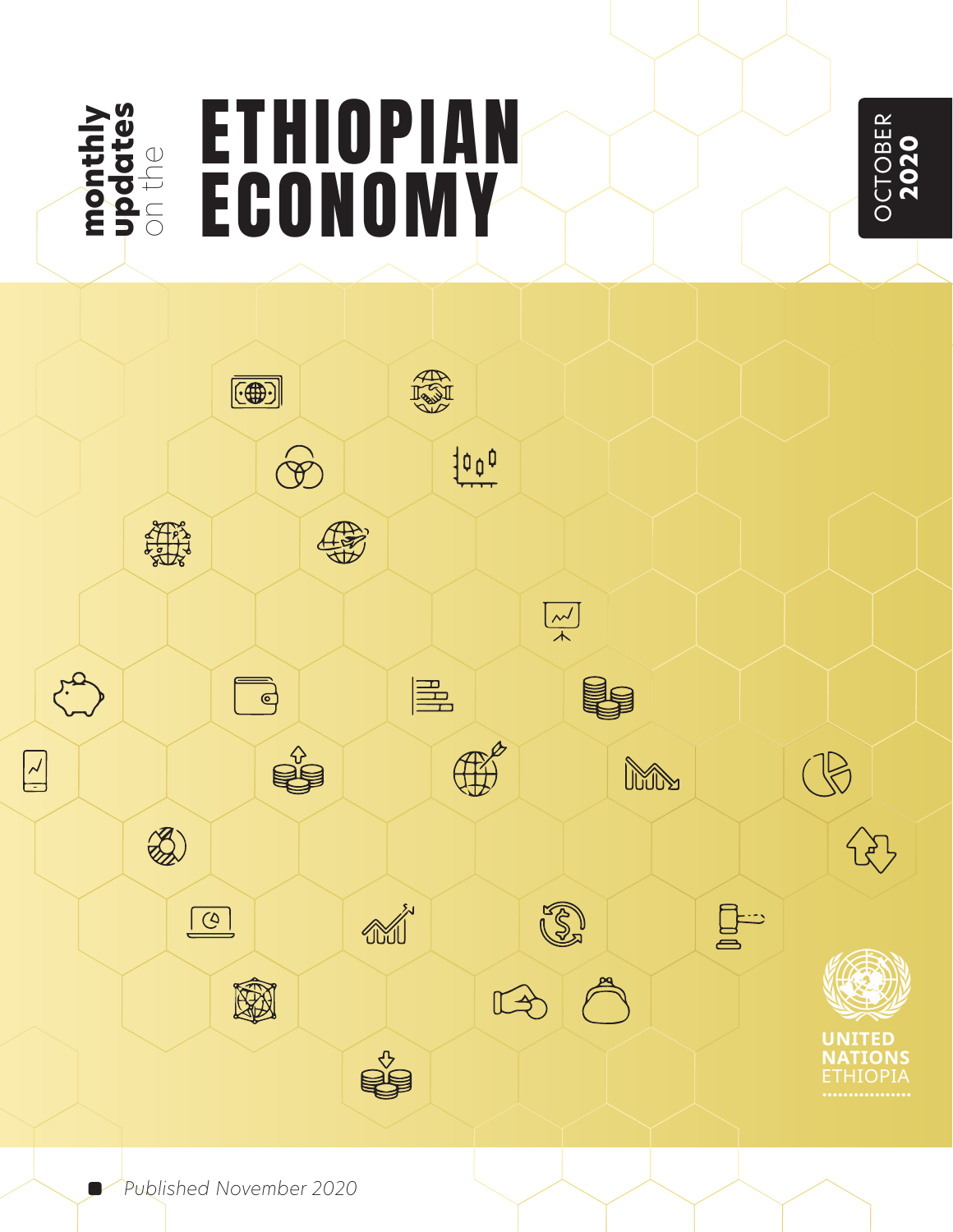



[1. Introduction of New Currency Notes](#page-2-0)

3

[2. Outlook on Economic Growth](#page-3-0)

[4](#page-3-0)

[3. Continued Devaluation of the Birr](#page-3-0) 4

[4. Desert Locust Invasion](#page-5-0)

#### 6

[5. Developments in Price Levels and Inflation](#page-5-0)

#### 6

[6. Developments in Inflow of Foreign Direct Investment](#page-6-0)

7



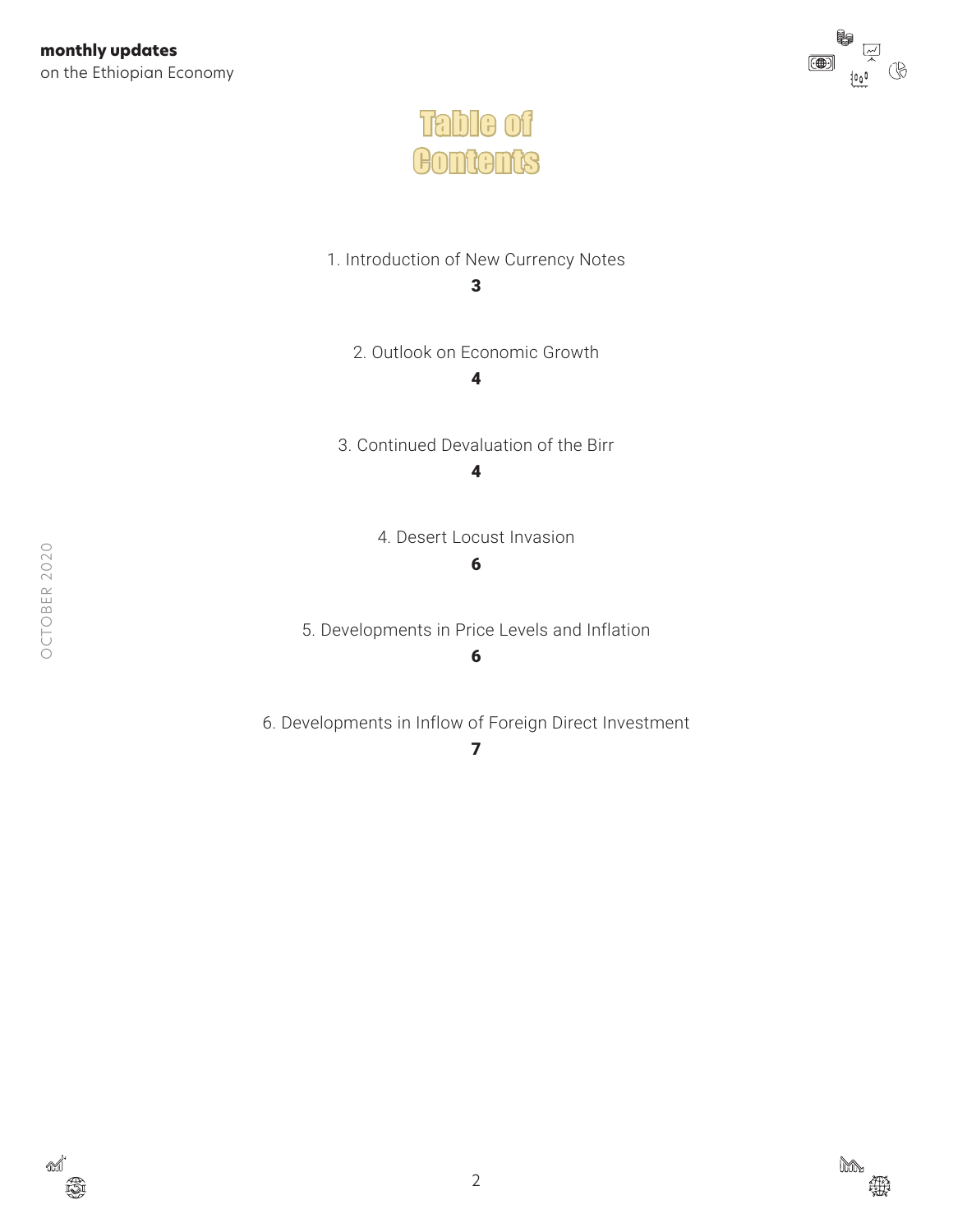# 1. Introduction of New Currency Notes

<span id="page-2-0"></span>On September 21 Ethiopia has begun circulating new currency notes. The last such change took place more than 20 years ago. For the first time in its history the country also introduced the 200-Birr note. Three months were given to exchange old notes with the new ones. Ethiopian authorities announced that the new design and security features on the new Birr notes will prevent counterfeiting. In addition to preventing/reducing counterfeiting, the change of currency notes is claimed to reduce the amount of money that is circulating in the economy outside the banking system and reduce inflation. In addition, the change is aimed at deterring cash hoarding that is thought to enables corruption and illegal business and transactions to thrive.

One immediate positive impact of the change of the currency notes has been its ability to draw the unbanked population to open and use bank accounts. For instance, within one month of the introduction of new currency notes, the government reported that at least 1.3 million previously unbanked Ethiopians have handed in their old banknotes and opened a bank account from which they can withdraw the new notes. According to the World Bank, only 35% of Ethiopian adults were said to have bank accounts in 2017, putting Ethiopia far behind other African countries such as Kenya, where the rate is 82%. A recent report by the government indicates that over the past year, the number of accounts in the country has increased by 31%. Despite the progress, the fact that half of the population still does not have a bank account indicates that a lot remains to be done to further reduce the proportion of the unbanked population in the country.

The impact of the currency note changes on corruption is not clear since, except for petty corruption, most corruption goes through financial institutions. Even when the corrupt money changes hands, there is nothing that bars the money from being deposited into bank accounts due to lack of a strong tracing, monitoring and accountability system. In addition, the idea of reducing inflationary pressures through change of currency notes does not hold much water. This is because there are several key drivers of inflation in Ethiopia such as currency devaluation, lack of capacity and low productivity in the economy to produce necessities in adequate quantities, excessive injection of money into the economy for instance through direct advances to the government by the central bank, etc. Even in the case of direct advance by the central bank to cover budget deficits ('printing money'), most of the new money that is injected into the economy takes the form of electronic entries in bank accounts and not currency notes.

Another justification for the change of the currency notes was to reduce the amount of money that is circulating outside the banking system in the country, which is estimated at around 11% of the total and about 109 billion Birr for the fiscal year that ended in July 2020. The amount of money outside of the banking system can be explained by the fact that most of the Ethiopian population uses physical cash for transactions.



*New Currency Notes. Source: [ethiopianmonitor.com](https://ethiopianmonitor.com/2020/09/14/ethiopia-changes-currency-notes-unvails-new-200-birr/)*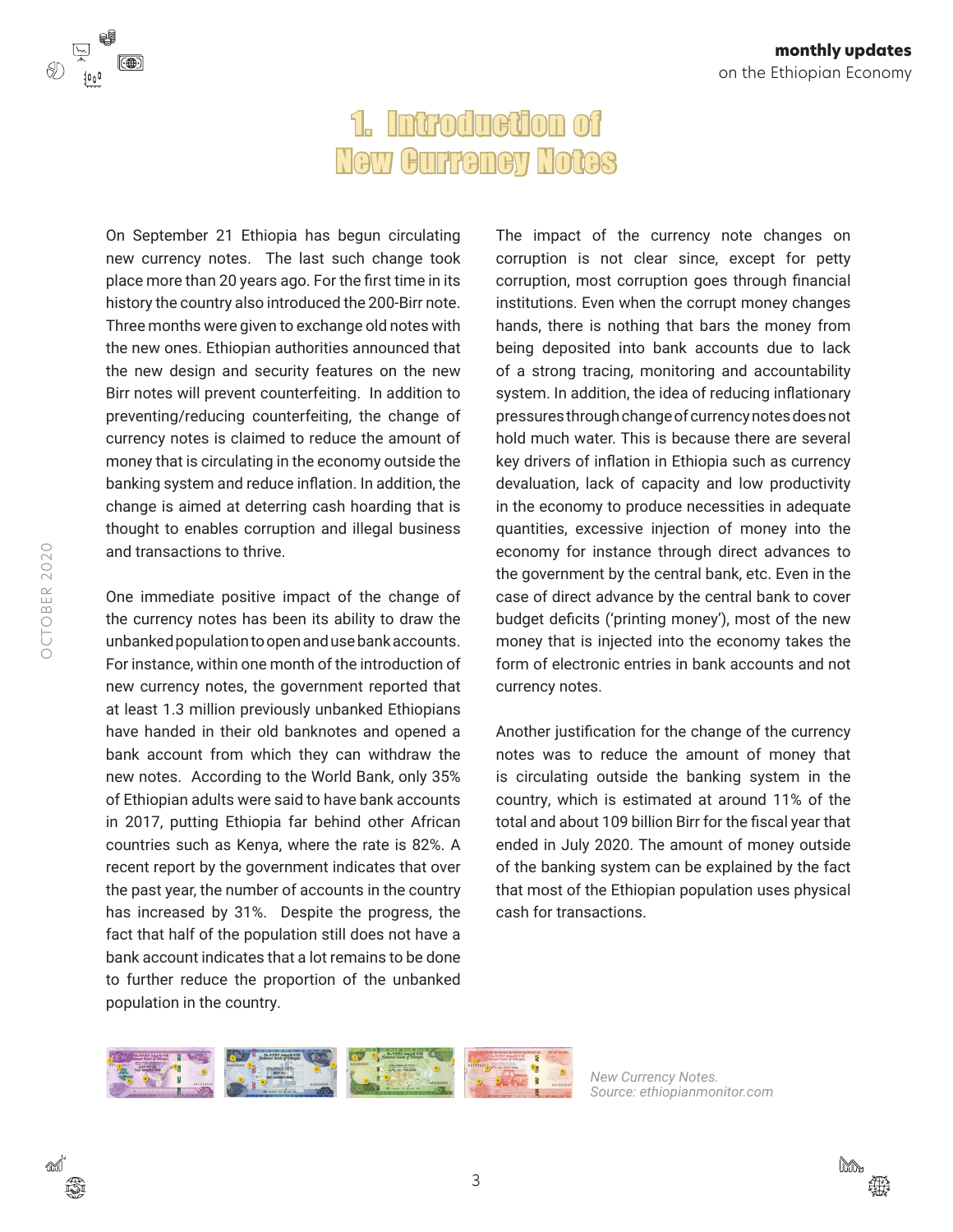

### 2. Outlook on Economic Growth

<span id="page-3-0"></span>The Ethiopian economy had registered a sustained and one of the fastest growth rates in the world for about 15 years – with GDP growth rates averaging about 10 percent per year between 2004-2018. This resulted in 6-fold increase in the per capita income of the population which stood at US\$ 850 in 20191 . There has, however, been a slow-down of GDP growth particularly since 2018 and very pronounced in 2020 due to the impact of the coronavirus pandemic. Earlier in 2020, the World Bank had projected the Ethiopian economy to grow by 6.3% in 2020, which was later adjusted to 4% percent for the fiscal year ending in July 2020 and 0% for the current fiscal year. *The Global Economic Outlook 2020* published in October by IMF projected that the growth rates will decline sharply to 1.9% in 2020 and 0% in 2021 and growth returning to pre-crisis rates only in 2022.

Given the estimated population growth rate of 2.6 percent per year, the above GDP growth projection by IMF implies that real per capita income of Ethiopia is expected to contract during 2020 and 2021.

The projections of the Ethiopian Government have been more optimistic compared to the World Bank and IMF. It has been stated that Ethiopia's economy grew by 6.1 percent in the 2019/20 fiscal year that ended in July. It is to be noted that, the 10 Years Perspective Development Plan (2019/20-2029/30) sets a target of *10.2 percent average GDP growth rates over the 10 year period* in order to meet its target of raising the per capita income of the country to US\$ 2,220 by 2030.

## 3. Continued Devaluation of the Birr

Over the course of October 2020, the Central Bank of Ethiopia (CBE) has continued the steady devaluation of the Ethiopian Birr. The official exchange rate between the Birr and US\$ was devalued by 2 percent between October 01 and 31. (The currency was devalued by 1.4 percent in September 2020.) Between October 31, 2019 and October 31, 2020, the currency was devalued by a whopping 27.6 percent. The discussion below provides background to these developments and their implications.

For close to three decades, the Ethiopian Government has been implementing what it calls a 'managed floating' exchange rate regime. which means that the exchange rate has no predetermined path and thus it is allowed to fluctuate from day to day, with the authorities occasionally intervening in the foreign exchange market through the buying and selling of currencies. However, during all these years, the official exchange rate in Ethiopia has been fairly stable with about 5% nominal depreciation per year with exceptions of a few episodes of major devaluations (with not even single instance of appreciation). Consequently, the IMF to categorizes the exchange rate regime as a crawllike arrangement, i.e. not 'managed float'.



<sup>1</sup> <https://www.worldbank.org/en/country/ethiopia/overview>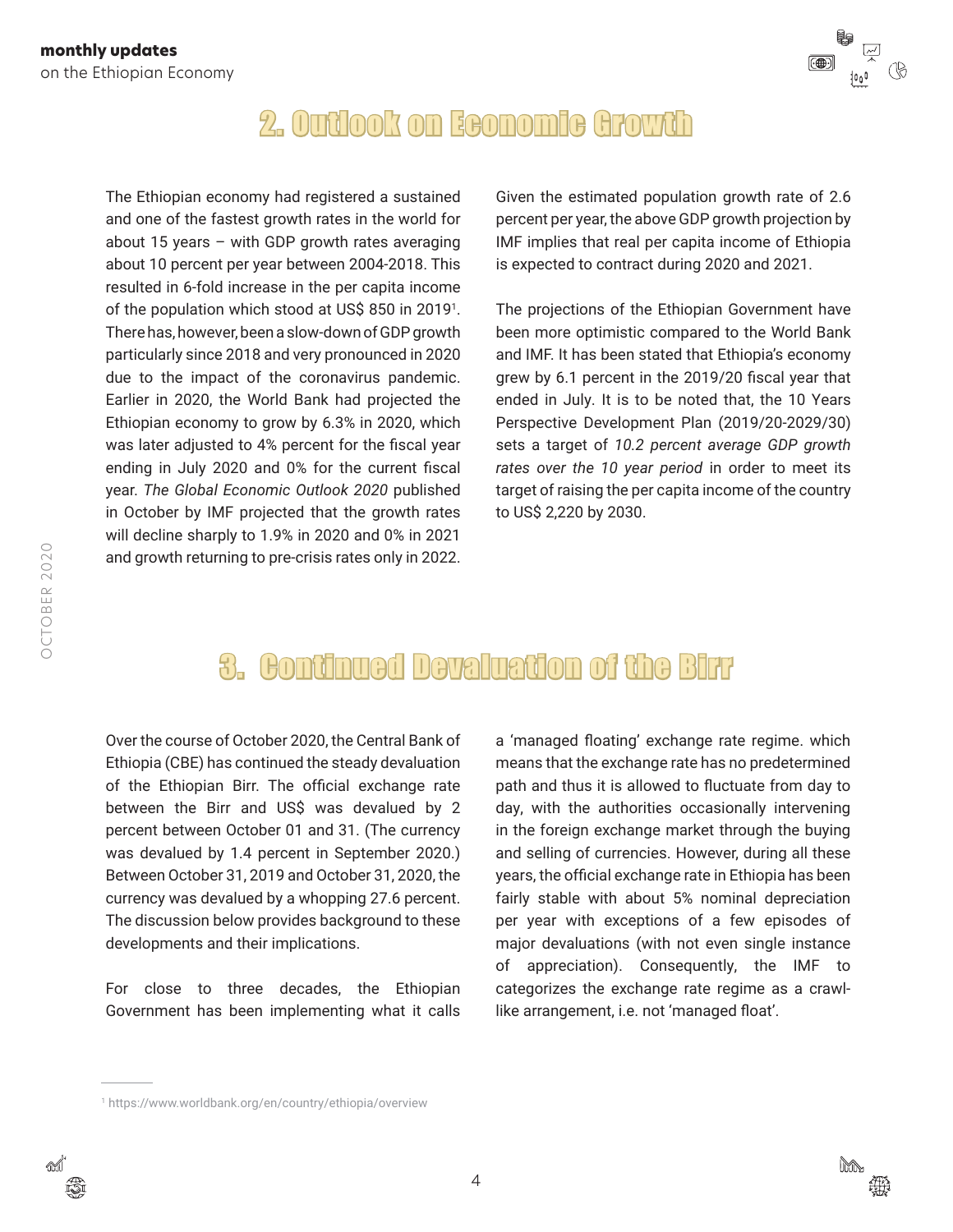

For many years, international financial institutions have been insisting that the Ethiopian Birr has been overvalued and therefore pushing the Ethiopian Government to devalue it to stimulate exports. The main idea behind this argument is that devaluation would enable exporters to make more money in the local currency for a given amount of sales abroad thereby encouraging them to export more. Meanwhile, devaluation would make imports more expensive (in local currency) thus discouraging imports. These two processes are supposed to improve trade and current account balances of the country by increasing exports and decreasing imports.

These arguments, however, assume that supply of exports and demand for imports are very flexible, i.e. that Ethiopia could export much more (and earn much more hard currency) when export prices rise in local currency and imports would significantly decline when their prices increase in local currency. In all episodes of significant devaluation in Ethiopia, significant increase in export earnings and decline in imports were never witnessed. On the export side, one reason is that there is no sufficient idle productive capacity (in factories, farms, etc.) and no conducive economic environment to quickly increase the quantity of exports when their prices rise.<sup>2</sup> On the import side, the Ethiopian economy does not have the capacity to replace imports when import prices rise. Moreover, a large proportion of imports are essential items (e.g. petroleum, medicines, industrial inputs, machinery, etc.), which means that an increase in their prices would not discourage imports. In other words, devaluation would simply lead to rise in price of imports (in local currency) thereby creating inflationary pressures

rather than reducing the imported quantities. imported. Consequently, every one of the major devaluation episodes (including the current one that began around October 2019), has not resulted in improved export earnings and reduced import bills but in higher inflation. (To be discussed in detail in the next section.)

The gap between the official exchange rate and the illegal parallel ('black market') exchange rate has been the key 'evidence' used to argue that the Birr is overvalued and to push for devaluation. Unfortunately, every time the government has tried to align the official and black-market exchange rates through devaluation, the black-market rate has moved up and created significant black-market premium (about 24-27% over as of the first week of November 2020).

Complete floating of the exchange rate would also not resolve the challenge of shortage of hard currency reserves, which fuels the parallel exchange rate market since the shortage is structural. In fact, due to chronic trade deficit, high- import dependence and very low hard currency reserves, conditions of the country floating, the exchange rate will have disastrous long-term effects, including high uncertainty for those planning long-term investments; wild, unpredictable up/down swings in exchange rates; loss of an important industrial/trade policy tool for economic transformation; very likely scenario of high inflation; exacerbated inequality, worsened capital flight, etc.



<sup>2</sup> For instance, it takes many years for coffee trees– coffee being a major export item of Ethiopia - to be planted and substantially increase coffee supply.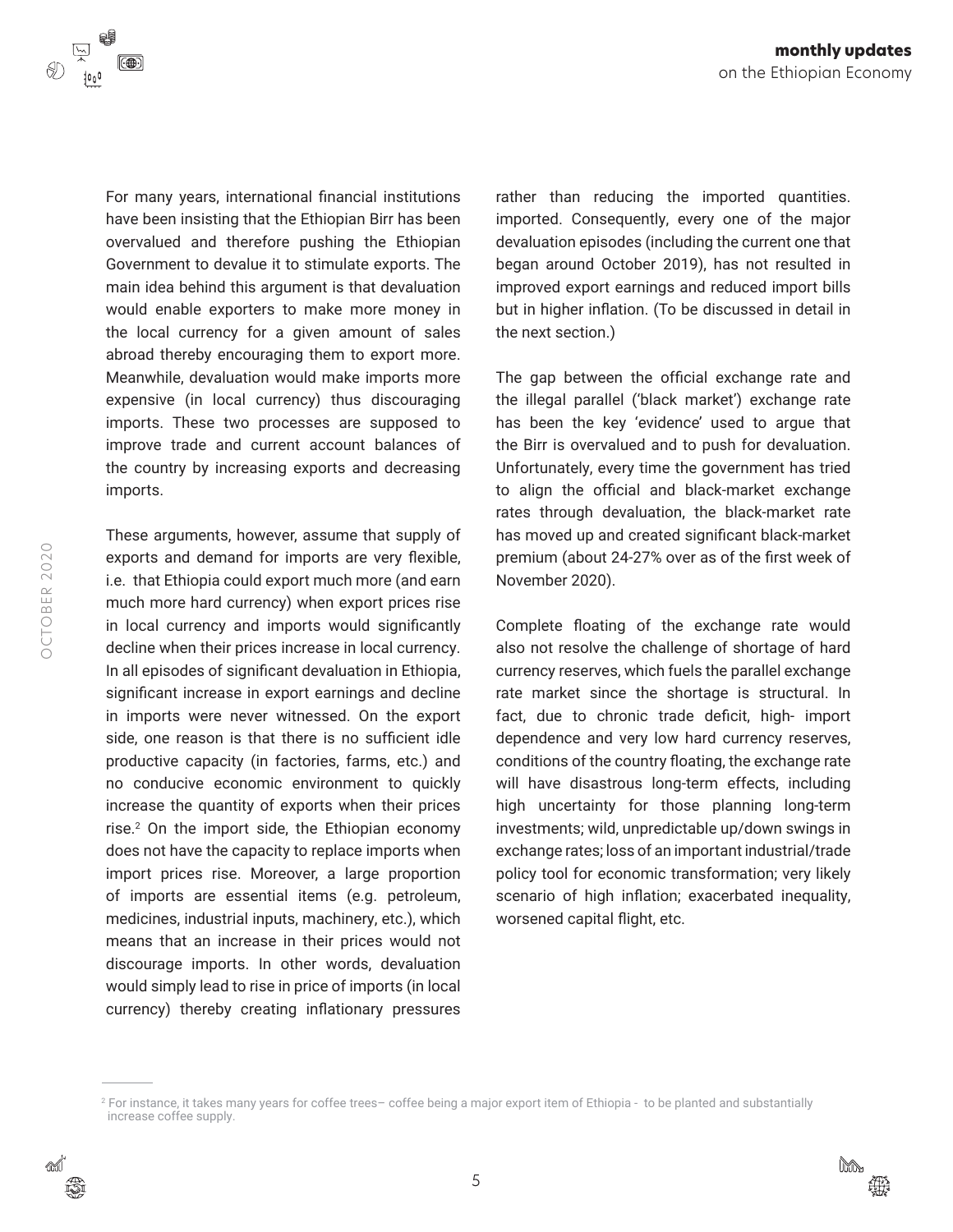

#### 4. Desert Locust Invasion

<span id="page-5-0"></span>Since January 2020, swarms of desert locusts have damaged over 200,000 hectares of cropland in Ethiopia with devastating economic consequences for the people affected. According to data from the Desert Locust Control Organization for Eastern Africa (DLCO-EA), an invasion of this magnitude has not been seen in Ethiopia in over 25 years.<sup>3</sup> The locust invasion is threatening food supplies and livelihoods for millions of people. A total of 2.4 million hectares of farming and pasture lands are expected to be impacted, which may cause food insecurity. Furthermore, given the significant share of agriculture in Ethiopian GDP (33.3 percent in 2018/194 ), the negative effect of locust invasion on agriculture is expected to translate into a significant slow-down in the growth rate of national GDP.

#### 5. Developments in Price Levels and Inflation

According to official statistics, inflation averaged about 15.5 percent per year during 2005-19. During the last fiscal year's (July 2019- July 2020) average headline inflation rate stood at 19.9 percent, mainly driven by the growth of food inflation of 23.3 percent, while non-food inflation stood at 15.8 percent. Headline inflation, an indicator of the cost of living, stood at 18.7 percent in September 2020 and 19.3 percent in October 2020, according to the latest report from the Central Statistical Agency (CSA). The report shows that food inflation accelerated to 23.2 percent, a rise of two percentage points compared to the previous month.

One of the key underlying causes for sustained and substantial increase in prices and the cost of living in Ethiopia includes the expansion of money supply and government expenditures that have not resulted in an equivalent or greater level of expansion in production, productivity and production capacity in the economy. The economic slow-down due to the COVID-19 pandemic and the associated disruptions in production and local and global supply chains is also another major factor for the current inflationary pressures in the Ethiopian economy. A third major underlying driver for sustained rises in the cost of living in the economy is the ongoing and sustained devaluation of the currency (discussed above). It is to be noted that all major episodes of currency devaluation in Ethiopia have been accompanied and followed by substantial rise in the rate of inflation in the economy.

Both the Home-Grown Economic Reform and the 10 Years' Perspective Development Plan (2019/20- 2029/30) of the Ethiopian government recognize inflation as one of the major macroeconomic challenges for the Ethiopian economy. Unfortunately, due to the ongoing political/security, the negative impact of COVID-19 and the ongoing creeping devaluation of the Birr, the rate of inflation is anticipated to remain high in the best-case scenario and to accelerate even further in the worstcase scenario.



<sup>3</sup> The problem is not limited to Ethiopia with Eritrea, Somalia, Djibouti, Sudan and Kenya also being affected.

<sup>4</sup> Central Bank of *Ethiopia Annual Report for 2018/19* available here: [https://nbebank.com/wp-content/uploads/pdf/annualbulletin/re](https://nbebank.com/wp-content/uploads/pdf/annualbulletin/report-2018-2019.pdf)[port-2018-2019.pdf](https://nbebank.com/wp-content/uploads/pdf/annualbulletin/report-2018-2019.pdf)